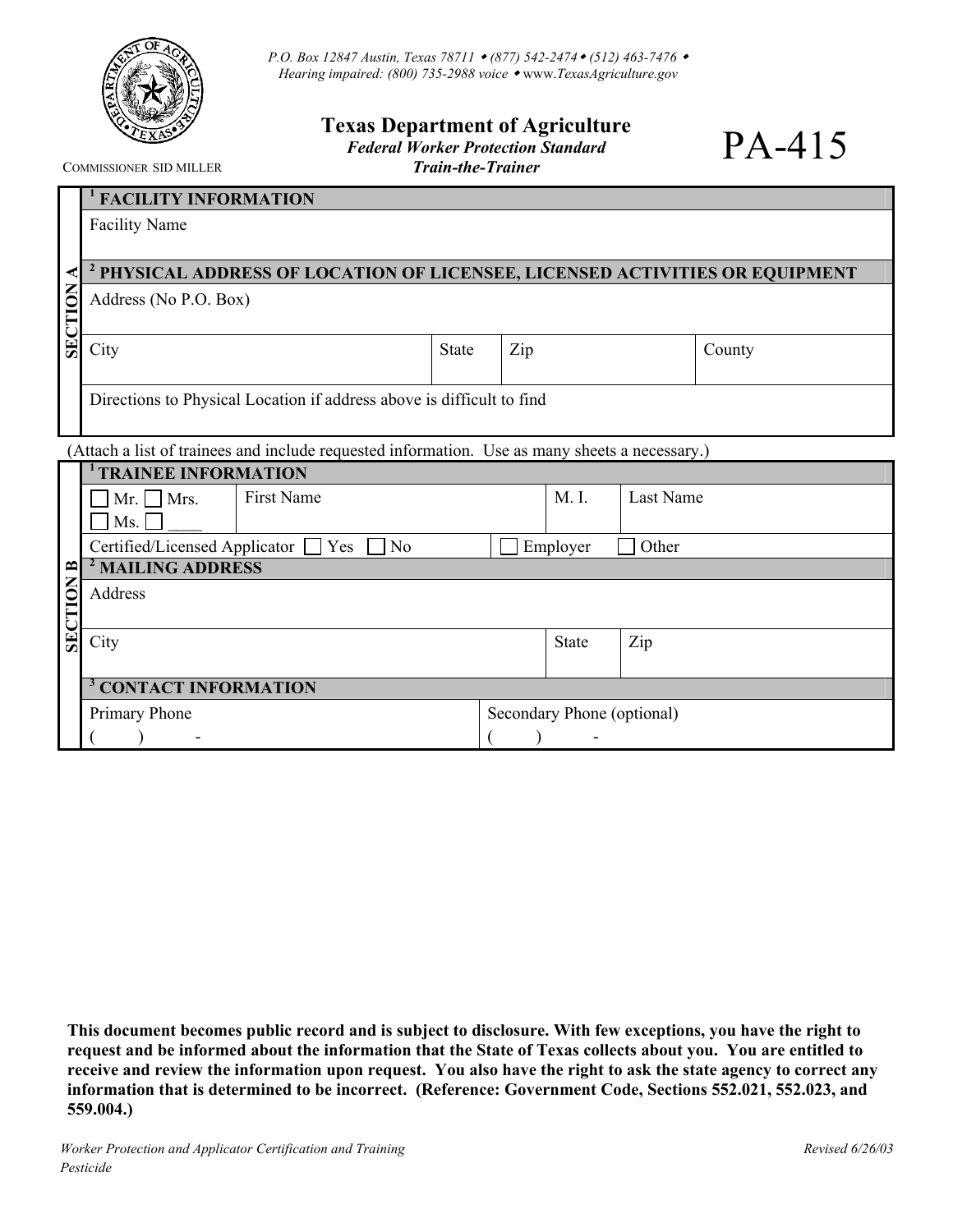Name \_\_\_\_\_\_\_\_\_\_

|                  | <sup>1</sup> TRAINEE INFORMATION                                     |                       |  |                            |           |  |  |  |  |
|------------------|----------------------------------------------------------------------|-----------------------|--|----------------------------|-----------|--|--|--|--|
|                  | $\lceil$ Mr. $\lceil$ Mrs.                                           | First Name            |  | M. I.                      | Last Name |  |  |  |  |
|                  | Ms.                                                                  |                       |  |                            |           |  |  |  |  |
|                  | Certified/Licensed Applicator [<br>Yes<br>N <sub>o</sub><br>Employer |                       |  |                            | Other     |  |  |  |  |
|                  | <sup>2</sup> MAILING ADDRESS                                         |                       |  |                            |           |  |  |  |  |
|                  | Address                                                              |                       |  |                            |           |  |  |  |  |
|                  |                                                                      |                       |  |                            |           |  |  |  |  |
|                  | City                                                                 |                       |  | State                      | Zip       |  |  |  |  |
|                  |                                                                      |                       |  |                            |           |  |  |  |  |
|                  | <sup>3</sup> CONTACT INFORMATION                                     |                       |  |                            |           |  |  |  |  |
|                  | Primary Phone                                                        |                       |  | Secondary Phone (optional) |           |  |  |  |  |
|                  |                                                                      |                       |  |                            |           |  |  |  |  |
|                  | <b>TRAINEE INFORMATION</b>                                           |                       |  |                            |           |  |  |  |  |
|                  | $\vert$ Mr. $\vert$ Mrs.                                             | <b>First Name</b>     |  | M. I.                      | Last Name |  |  |  |  |
|                  | Ms.                                                                  |                       |  |                            |           |  |  |  |  |
|                  | Certified/Licensed Applicator                                        | Yes<br>N <sub>o</sub> |  | Employer                   | Other     |  |  |  |  |
|                  | <sup>2</sup> MAILING ADDRESS                                         |                       |  |                            |           |  |  |  |  |
|                  | Address                                                              |                       |  |                            |           |  |  |  |  |
| <b>SECTION C</b> |                                                                      |                       |  |                            |           |  |  |  |  |
|                  | City                                                                 |                       |  | State                      | Zip       |  |  |  |  |
|                  |                                                                      |                       |  |                            |           |  |  |  |  |
|                  | <sup>3</sup> CONTACT INFORMATION                                     |                       |  |                            |           |  |  |  |  |
|                  | Primary Phone                                                        |                       |  | Secondary Phone (optional) |           |  |  |  |  |
|                  |                                                                      |                       |  |                            |           |  |  |  |  |
|                  | <sup>1</sup> TRAINEE INFORMATION                                     |                       |  |                            |           |  |  |  |  |
|                  | $\lceil$ Mr. $\lceil$ Mrs.                                           | First Name            |  | M. I.                      | Last Name |  |  |  |  |
|                  | $\overline{\phantom{a}}$ Ms.                                         |                       |  |                            |           |  |  |  |  |
|                  | Certified/Licensed Applicator  <br>Yes<br>No<br>Employer<br>Other    |                       |  |                            |           |  |  |  |  |
|                  | <sup>2</sup> MAILING ADDRESS                                         |                       |  |                            |           |  |  |  |  |
|                  | Address                                                              |                       |  |                            |           |  |  |  |  |
|                  |                                                                      |                       |  |                            |           |  |  |  |  |
|                  | City                                                                 |                       |  | <b>State</b>               | Zip       |  |  |  |  |
|                  |                                                                      |                       |  |                            |           |  |  |  |  |
|                  | <sup>3</sup> CONTACT INFORMATION                                     |                       |  |                            |           |  |  |  |  |
|                  | Primary Phone                                                        |                       |  | Secondary Phone (optional) |           |  |  |  |  |
|                  |                                                                      |                       |  |                            |           |  |  |  |  |